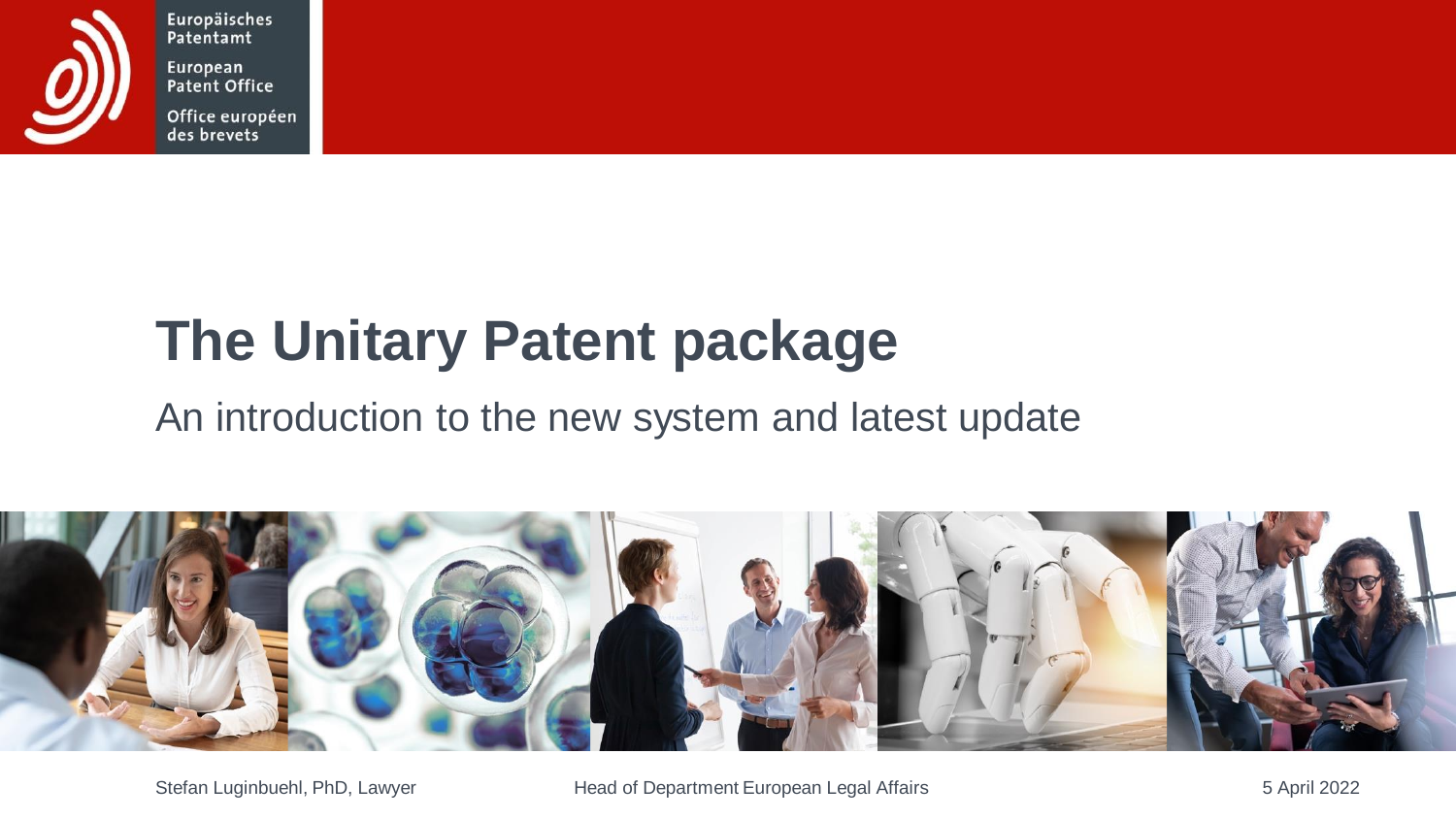# **Objectives of the Unitary Patent package**



Providing better value with reduced complexity

**Cost-effective option for broader patent protection and dispute settlement across Europe**



Facilitating access to patent protection for SMEs, universities and public research Centres



Making Europe more attractive for innovation and investors



Boosting Europe's competitiveness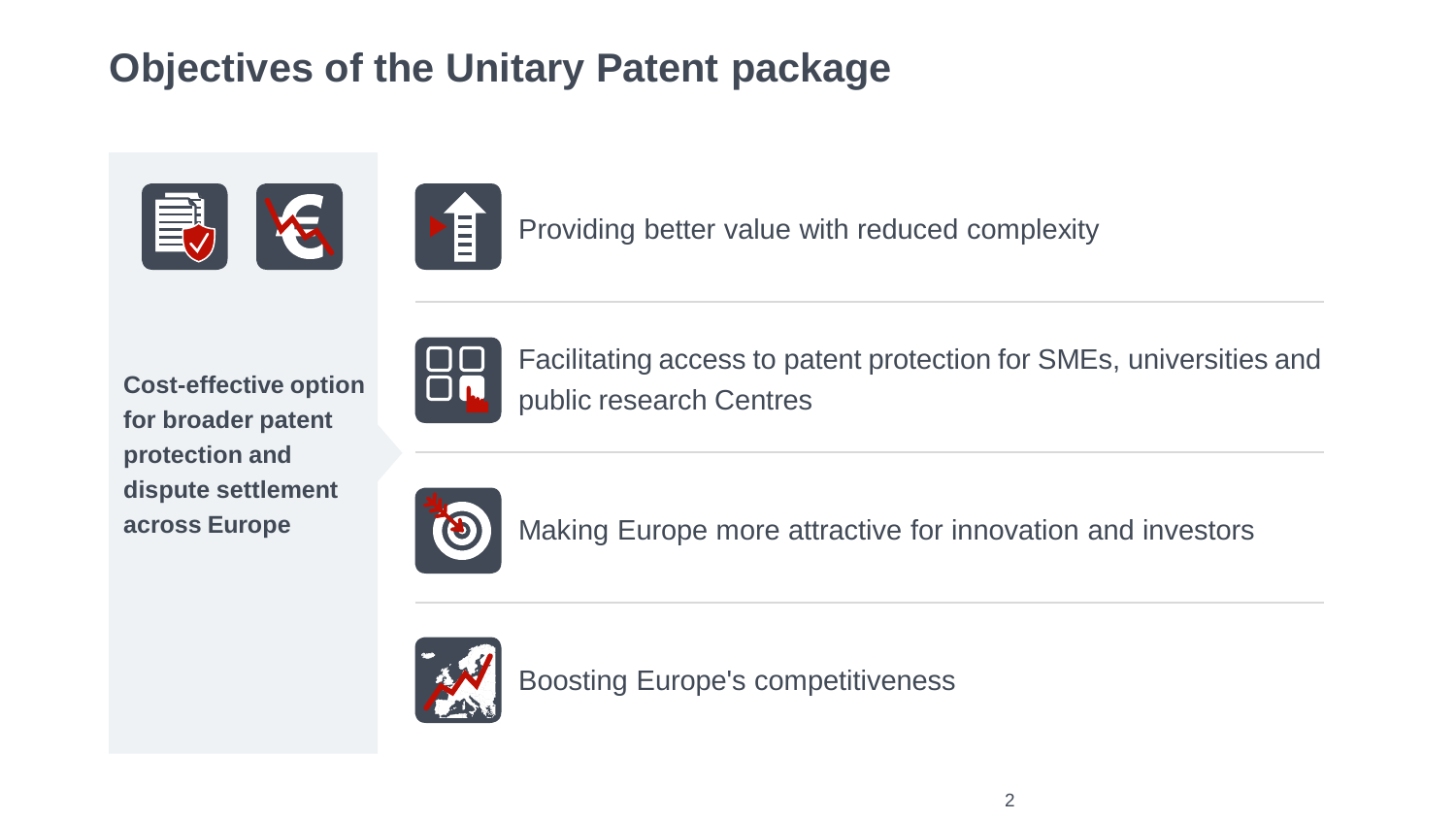#### **Legal basis of Unitary Patent**

- 20 January 2013: Entry into force of the Regulations for the 25 participating Member States
	- − Regulation (EU) No. 1257/2012 of 17 December 2012 implementing enhanced cooperation in the area of the creation of unitary patent protection
	- − Regulation (EU) No. 1260/2012 of 17 December 2012 implementing enhanced cooperation in the area of the creation of unitary patent protection with regard to the applicable translation arrangements
- Regulations apply as of the date of the entry into force of the Agreement on a Unified Patent Court (UPC Agreement)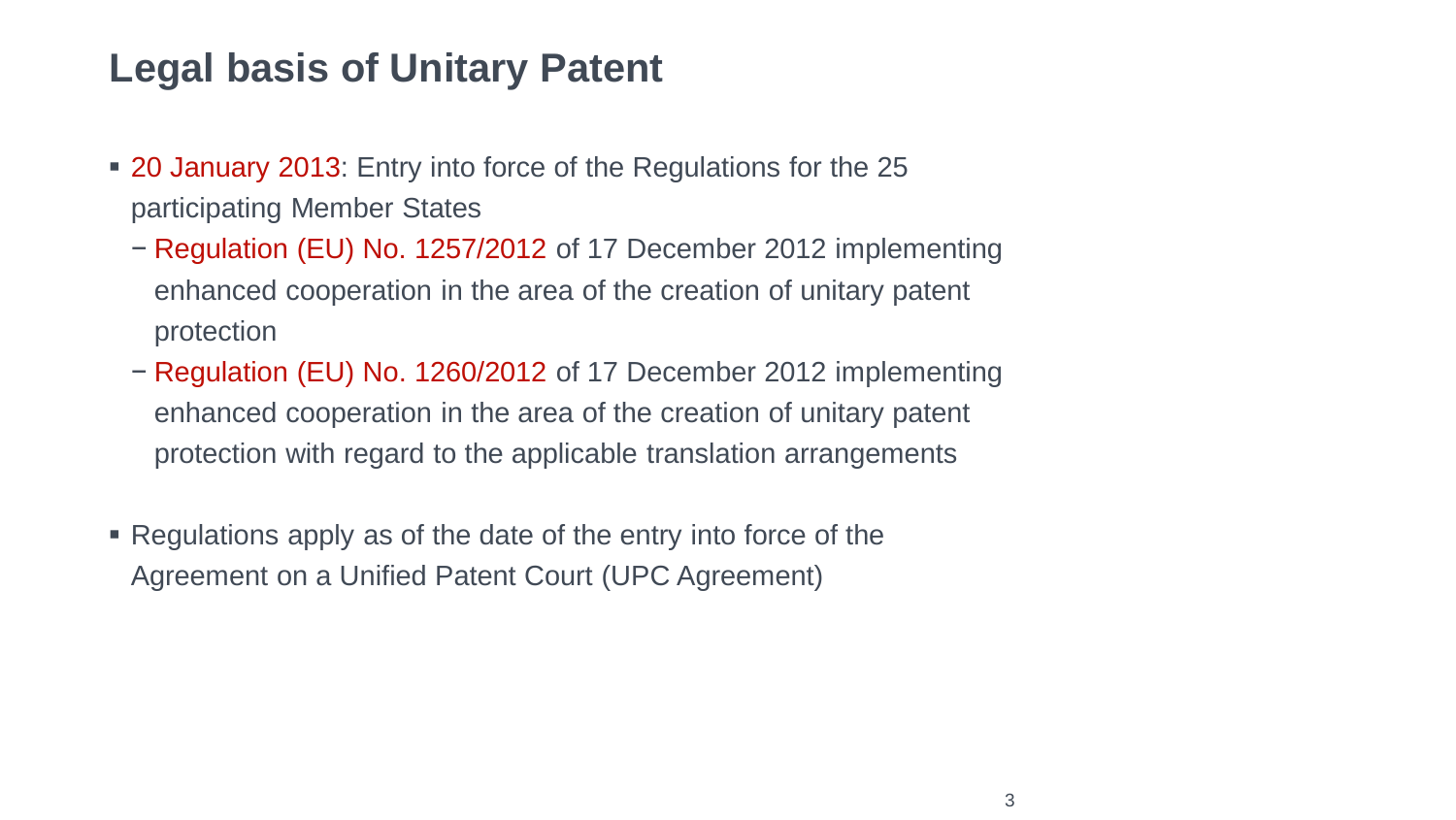#### **Agreement on Unified Patent Court (UPC Agreement)**

- **UPC Agreement was signed on 19 February 2013** by 25 EU Member States (not by Croatia, Poland and Spain)
- **.** It will enter into force after the deposit of the 13th instrument of ratification or accession, including France, Germany and Italy



▪ 16 states have ratified the UPC Agreement so far: AT: 7.8.2013, FR: 14.3.2014, SE: 5.6.2014, BE: 6.6.2014, DK: 20.6.2014, MT: 9.12.2014, LU: 22.5.2015, PT: 28.8.2015, FI: 19.1.2016, BG: 3.6.2016, NL: 14.9.2016, IT: 10.2.2017, EE: 1.8.2017, LT: 24.8.2017, LV: 11.1.2018, UK: 26.4.2018 (ratification withdrawn with effect as from 20.7.2020), Sl: 15.10.2021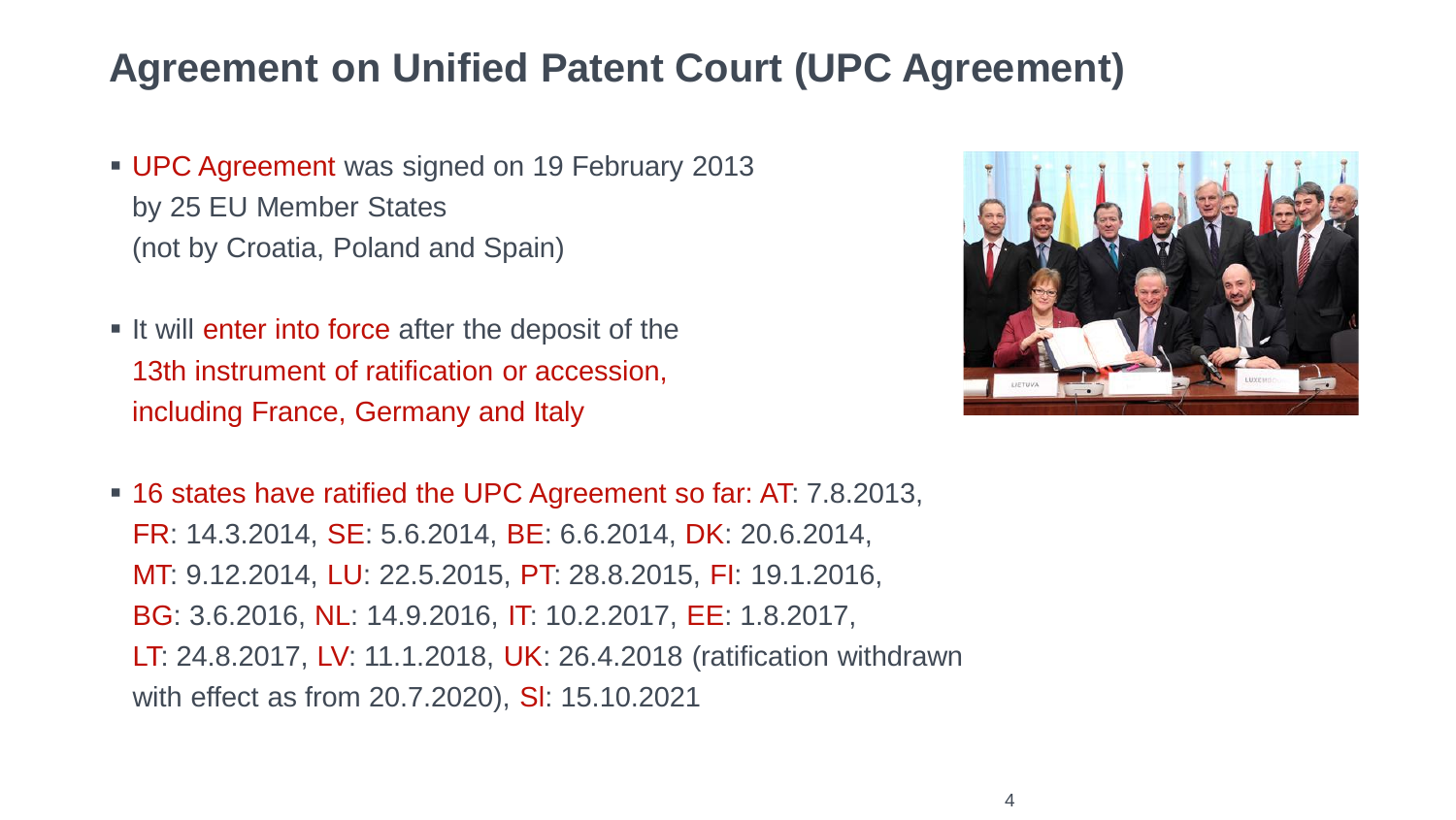## **The Unitary Patent: basic concept**



**• The Unitary Patent is a "European patent with unitary effect"** 

- **.** It has unitary character and shall provide uniform protection, and shall have equal effect in all the participating EU member states
- **EXECT** A European patent will benefit from unitary effect at the request of the proprietor: post-grant attribution of unitary effect
- Single EPC procedure for European and "Unitary Patents"
- →**EPC proceedings, incl. opposition and appeal proceedings remains unchanged**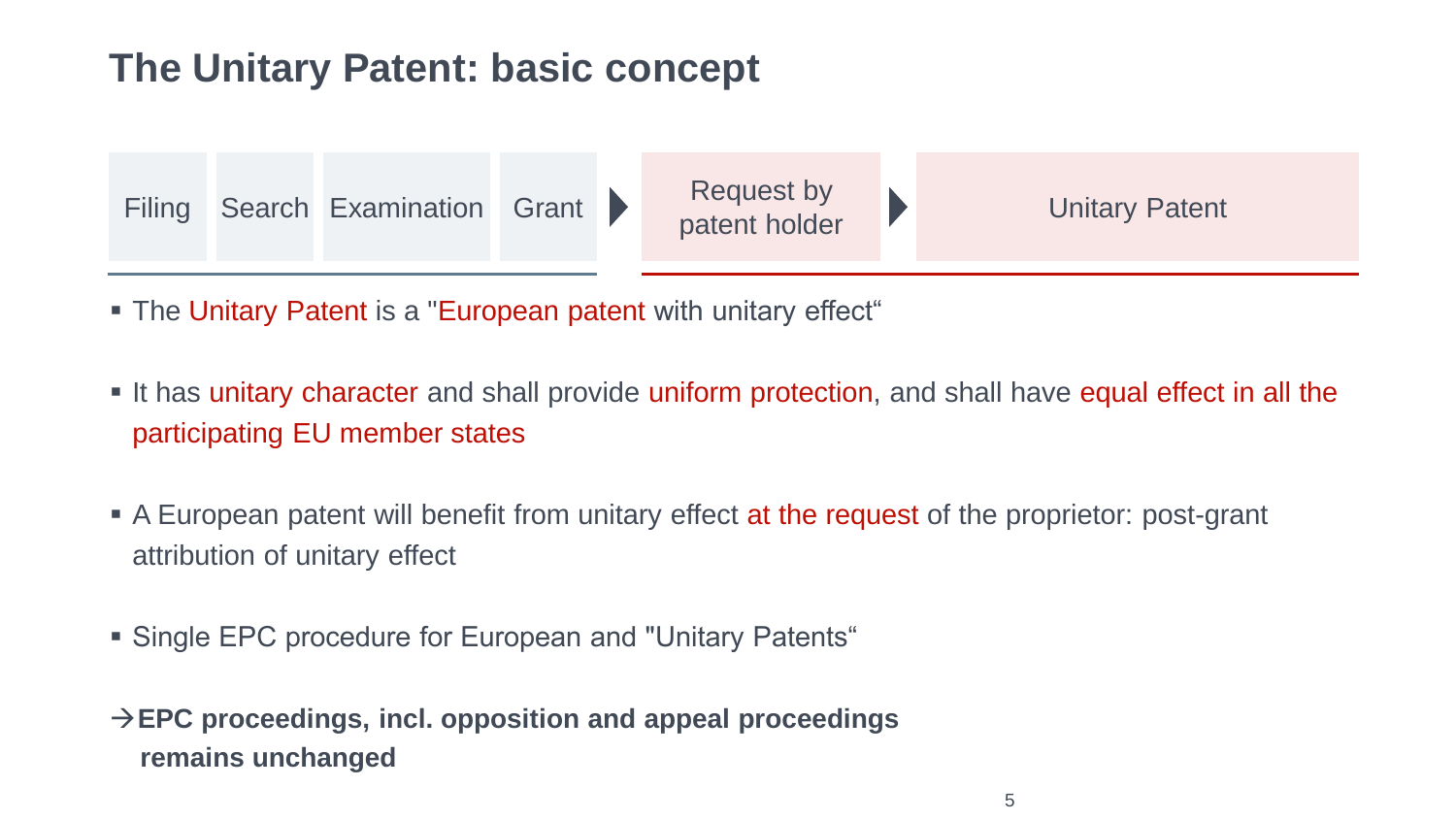#### **Reduced costs**

- No fees are charged by the EPO for the purpose of obtaining a Unitary Patent
- **Example 2 Attractive fee level with annual fees for maintaining a Unitary Patent for ten years the current** average lifetime of a European patent – amounting to less than EUR 5 000
- **Based on a comparison of fees and all associated costs, a Unitary Patent will on average be** significantly less expensive than a European patent validated and maintained in four countries



<sup>1</sup>Direct costs of the renewal fees + associated indirect costs arising from validating and maintaining a European patent in all countries.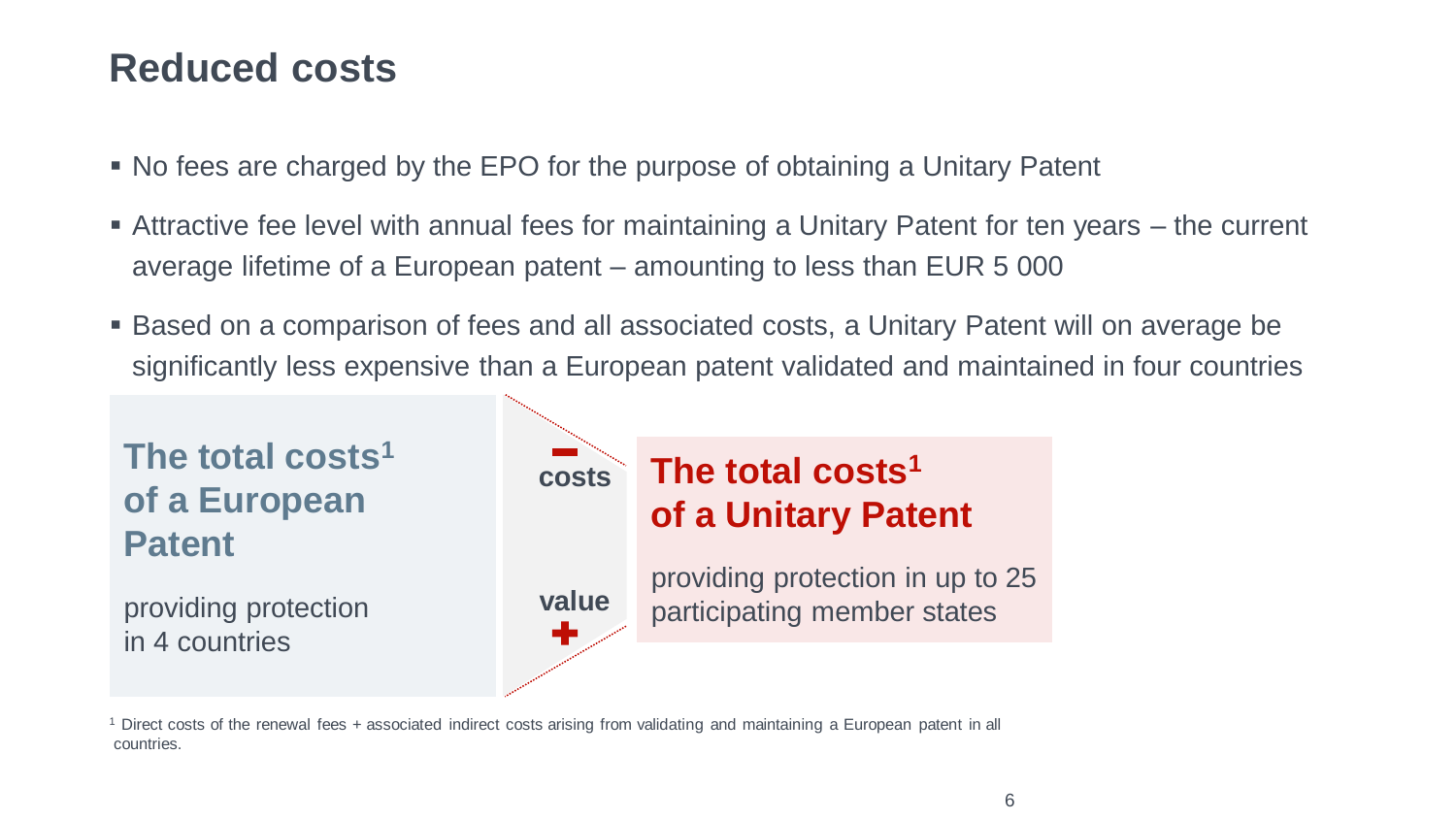# **Unitary Patent: Cost efficiency thanks to simplification**

**Classic European patent** Multiple national post-grant administration procedures

#### **National patent offices**



- **Translation requirements**
- National validation fees
- Procedures
- Renewal fees
- Currencies

Requiring your own local attorney

**Unitary Patent** One-stop-shop at the EPO for all post-grant administration

#### **One office**



- **Examplified translation regime**
- No fee for obtaining a Unitary Patent
- One procedure
- **One set of renewal fees**
- One currency  $(€)$
- One Register

Your European patent attorney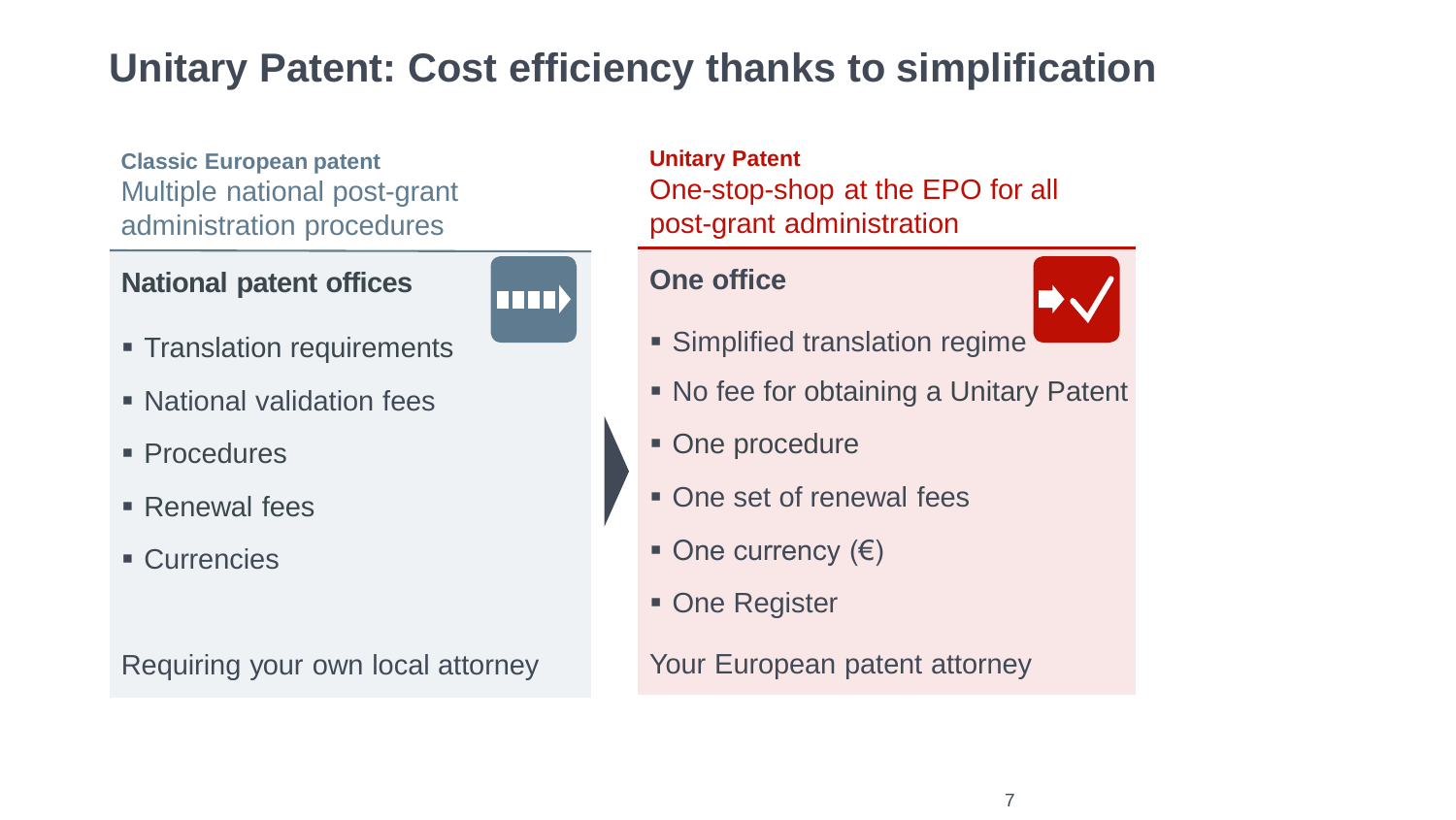#### **The Unitary Patent: basic concept**

- **The Unitary Patent will co-exist with national patents and classical European patents**
- Various combinations of classical European patent and Unitary Patent:
	- − a Unitary Patent for the participating EU member states, together with − a classical European patent taking effect in one or more EPC contracting
	- states not covered by the unitary patent
- **Effect:** unitary patent takes effect retroactively in the participating EU member states as from the date of publication of the mention of grant of the European patent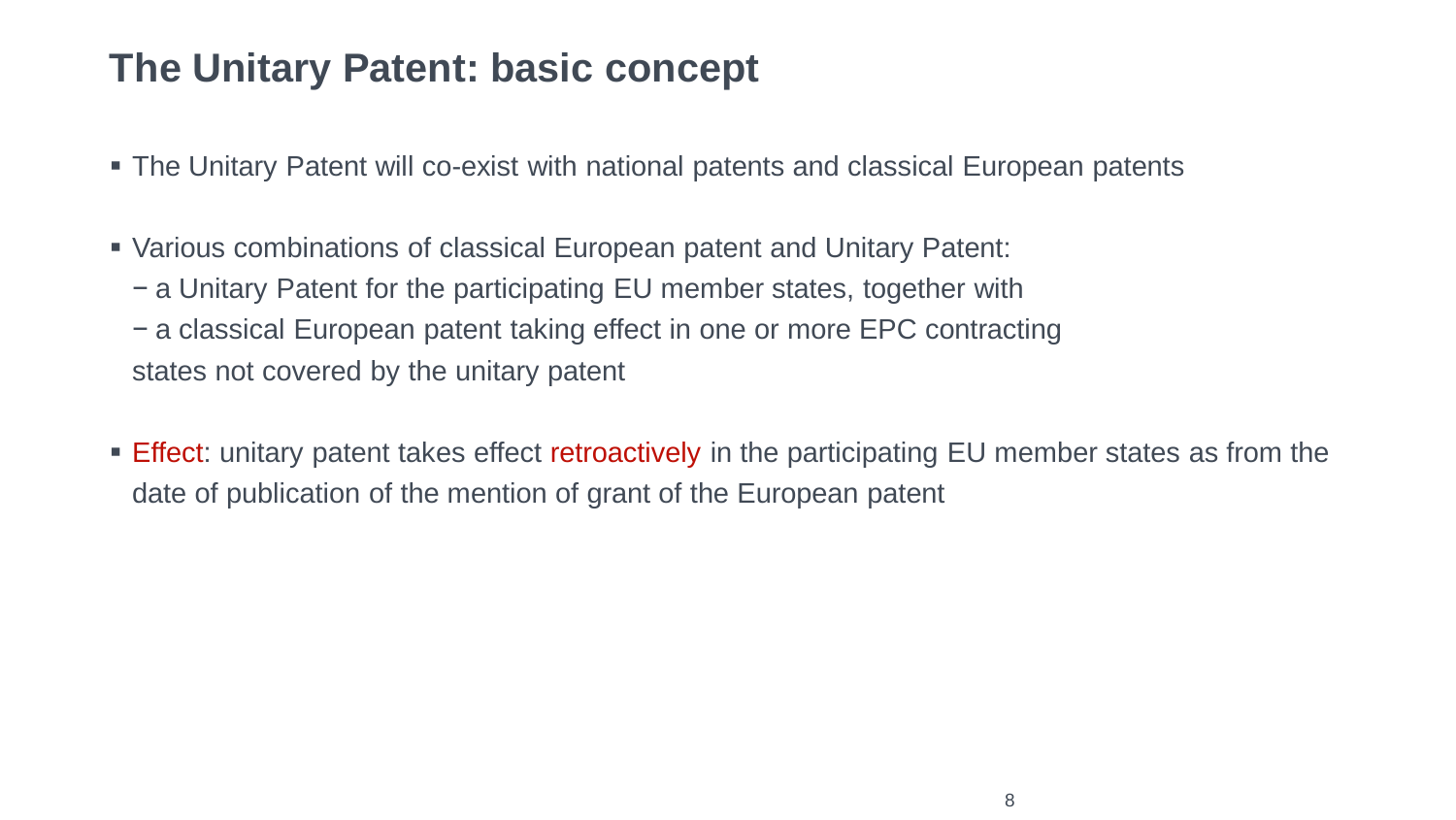### **Unitary Patent: Translation arrangements**

- Builds on EPO language regime (Article 14(6) EPC).
- No further translations required after transitional period, unless a legal dispute arises.
- **EXECUTE:** Reliance on high-quality machine translations
	- − for applications and specifications
	- − to be available for free in all EU official languages
	- − for information only (no legal effect)

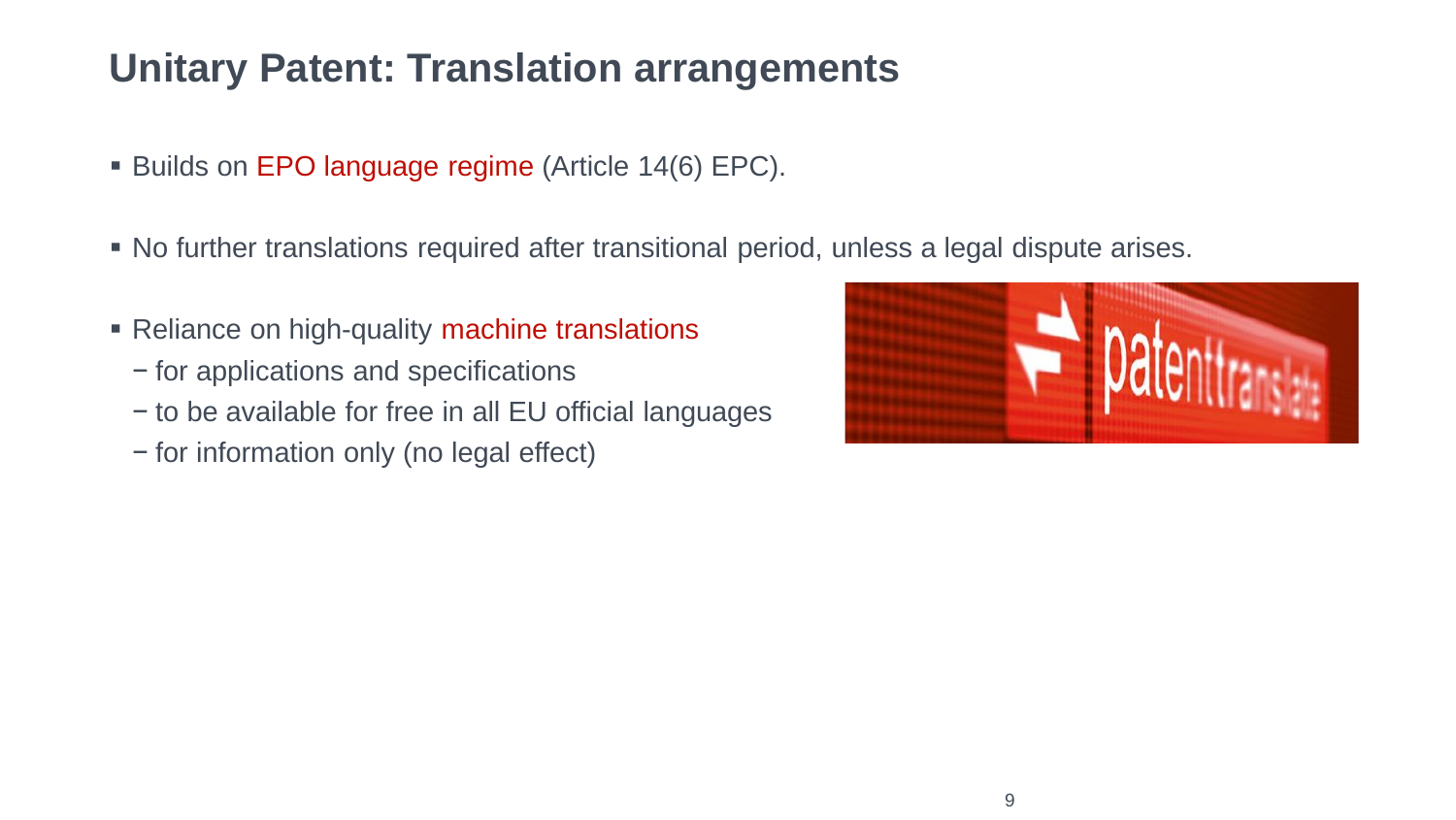### **Requirements for the registration of unitary effect (1/2)**

**Substantive requirements** Unitary effect can be requested for European patents that were granted

- on or after the date of entry into operation of the Unitary Patent package
- in respect of all 25 participating EU Member States, and
- $\blacksquare$  with the same set of claims for all of them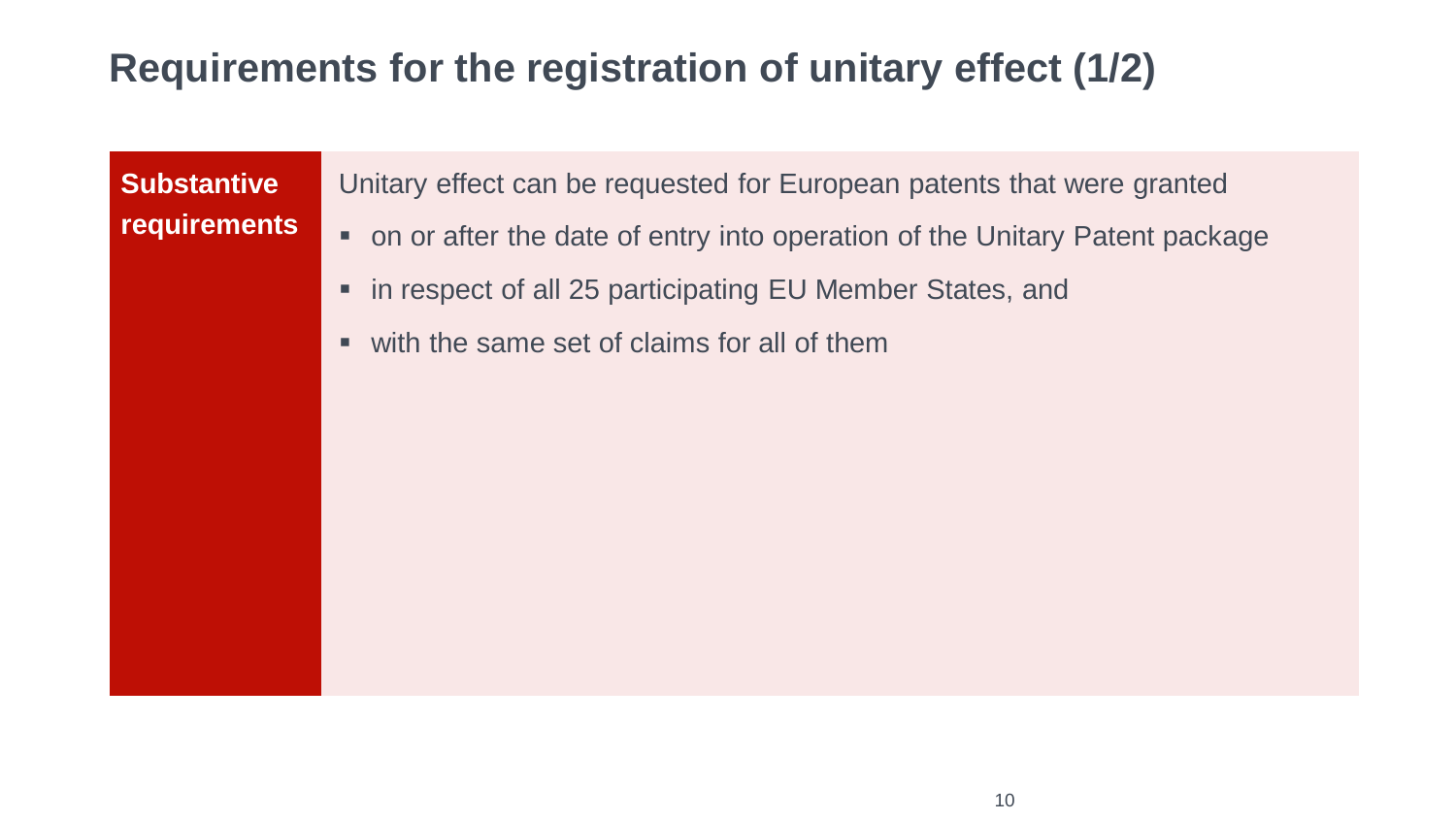### **Requirements for the registration of unitary effect (2/2)**

**Main procedural requirements** Filing of the request by the patent owner

- $\blacksquare$  in writing in the language of the proceedings
- no later than one month after the mention of the grant is published in European Patent Bulletin
- containing the following elements:
	- − particulars of the requester, number of the European patent to which unitary effect shall be attributed, information regarding the representative and translation of the European Patent (only during a transitional period)
	- − a full English translation if the patent is granted in French or German, or
	- − a full translation into any language of the EU if the patent has been granted in English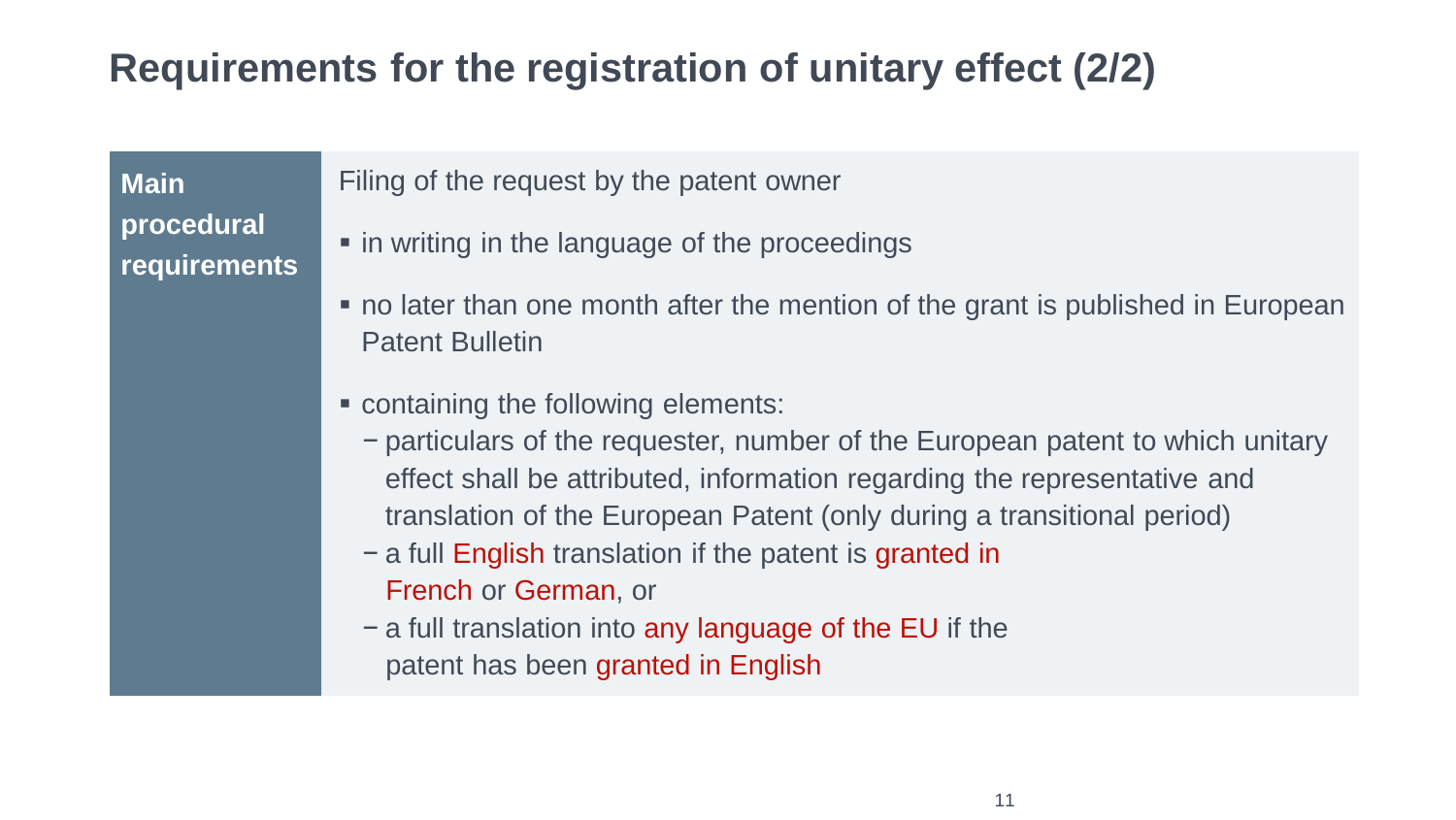### **Registration of unitary effect**

- $\blacksquare$  New forms will be available
	- − Use of trilingual EPO FORM 7000 highly recommended (not mandatory) when filing request
	- − Advisable to carefully read explanatory notes to Form 7000
- Online filing tools (OLF, OLF2.0 and web-form filing) available

|          | Europäisches<br>Patentsmt<br>European<br>Patent Office<br>Office européen<br>des brevets                                                                                                                                                                                                                                                                                                                                                                                                                                                                                                                                                                                                       | Antrag auf einheitliche Wirkung<br><b>Request for unitary effect</b><br>Demande d'effet unitaire |  |
|----------|------------------------------------------------------------------------------------------------------------------------------------------------------------------------------------------------------------------------------------------------------------------------------------------------------------------------------------------------------------------------------------------------------------------------------------------------------------------------------------------------------------------------------------------------------------------------------------------------------------------------------------------------------------------------------------------------|--------------------------------------------------------------------------------------------------|--|
|          |                                                                                                                                                                                                                                                                                                                                                                                                                                                                                                                                                                                                                                                                                                |                                                                                                  |  |
| 1.       | Angaben zum Patent (Regel 6 (2) b) DOEPS)<br>Data concerning the patent (Rule 6(2)(b) UPR)<br>Données concernant le brevet (règie 6(2)b) RPU)                                                                                                                                                                                                                                                                                                                                                                                                                                                                                                                                                  |                                                                                                  |  |
| 11       | Nummer des eumodischen Ratents /<br>European patent No. /<br>Numéro du brevet européen                                                                                                                                                                                                                                                                                                                                                                                                                                                                                                                                                                                                         |                                                                                                  |  |
| 12       | Nummer der europäischen Anmeldung /<br>European application No. /<br>Numéro de la demande européenne                                                                                                                                                                                                                                                                                                                                                                                                                                                                                                                                                                                           |                                                                                                  |  |
| 13       | Tag des Hinweises auf die Erteilung /<br>Date of mention of the grant /<br>Date de la mention de la délurance                                                                                                                                                                                                                                                                                                                                                                                                                                                                                                                                                                                  |                                                                                                  |  |
| 14       | Zeichen des Patentinhabers oder Vertreters (max. 15 Zeichen) /<br>Propriétor's or representative's reference (max. 15 characters).<br>Reference du titulaire du brevet ou du mandataire (max, 15 caractères)                                                                                                                                                                                                                                                                                                                                                                                                                                                                                   |                                                                                                  |  |
| 1.5      | Das europäische Patent wurde mit den gleichen Ansprüchen für alle<br>teilnehmenden Mitgliedstaaten erfellt (Regel 5 (2) DOEPS), /<br>European patent has been granted with the same set of claims in respect<br>of at participating member states (Rule 5(2) UPR). /<br>Le brevet européen a été délivré avec le même jeu de revendications pour<br>tous les États membres participants (règle 5(2) RPU).                                                                                                                                                                                                                                                                                      |                                                                                                  |  |
| 2.       | <b>Antrag / Request / Demande</b>                                                                                                                                                                                                                                                                                                                                                                                                                                                                                                                                                                                                                                                              |                                                                                                  |  |
| 21       | Hiermit wird einheitliche Wirkung für das vorstehend genannte Patent bear<br>Unitary effect for the above-mentioned patent is hereby reques<br>Un effet unitaire est demandé pour le brevet susmentionné.                                                                                                                                                                                                                                                                                                                                                                                                                                                                                      |                                                                                                  |  |
| $22^{1}$ | Hiermit wird die Kompensation von Übersetzungskoste<br>saab<br><b>C.</b> dass of<br>(Regel 9 DOEPS), Decueder Patentinhaber erkisirt a<br>elt oder eine na<br>gegebenentalis der ursprüngliche Anmelder eine<br>Compensation for translation costs is hereby<br><b>Vastes (b)</b><br><b>A</b> retail<br>de, the mit<br>The Each proprietor hereby declares that he, a<br>w<br>$-0.0199$<br>applicant is an entity or a natural person under Ru<br>Une compensation des coûts de tradu<br>юı<br>at dem<br>e et<br>betweene<br>Le/Chaque thuiaire du brevet déci-<br>ato al<br><b>JASEAN</b><br>ю<br>estracen<br>le cas échéant, le demandeur la<br>$et(4)$ RPU<br>physique au sens de la règle, |                                                                                                  |  |
|          | per Oberweis<br>2.2.1 Es wird beantragt, die Kompensi<br>a audidas in<br>Abschrift Nr. 9 deses Formblatts b<br>asbene las<br>de Kordo belm EPA<br>zu zahlen /<br>ster to the EPO deposit<br>Compensation for translation is request<br>account mentioned in section 9 of this forn<br>Il est demandé que la compensation soit versée par virement sur le compte<br>courant ouvert auprès de l'OED qui est indiqué à la rubrique 9 du présent<br>formulaire                                                                                                                                                                                                                                     |                                                                                                  |  |
|          | 2.2.2 Es wird beantragt, die Kompensation per Scheck zu zahlen. /<br>Compensation for translation is requested by cheque.<br>Il est demandé que la compensation soit versée par chéque.                                                                                                                                                                                                                                                                                                                                                                                                                                                                                                        |                                                                                                  |  |
| s.       | Übersetzung / Translation / Traduction                                                                                                                                                                                                                                                                                                                                                                                                                                                                                                                                                                                                                                                         |                                                                                                  |  |
| 3.1      | Verlahrenssprache ist Englisch. Eine Übersetzung des europäischen Patents<br>In einer der anderen Amtssprachen der Europäischen Union<br>invegel 6 (2) d) DOEPS) ist belgefogt, namilich: /<br>Language of proceedings is English. A franslation of the European patent<br>Into one of the other official languages of the European Union<br>(Rule 6(2)(d) UPR) is enclosed, namely: /<br>La langue de la procédure est l'angials. Une traduction du brevet européen<br>dans une autre langue officielle de l'Union européenne (règle 6(2)d) RPU)<br>est jointe, à savoir dans la langue suivante :                                                                                            | Sprache / Language / Langue                                                                      |  |
|          | 3.2. Verfahrenssorache ist Deutsch oder Französisch, Eine Übersetzung des<br>europäischen Patents in Englisch (Regel 6(2)d) DOEPS) ist belgefügt. /<br>Language of proceedings is French or German. A translation of the European<br>patent into English (Rule 6(2)(d) UPR) is enclosed. /<br>La langue de la procédure est le français ou l'allemand. Une traduction<br>en anglale du brevet européen (règle 6(2)d) RPU) est jointe.                                                                                                                                                                                                                                                          |                                                                                                  |  |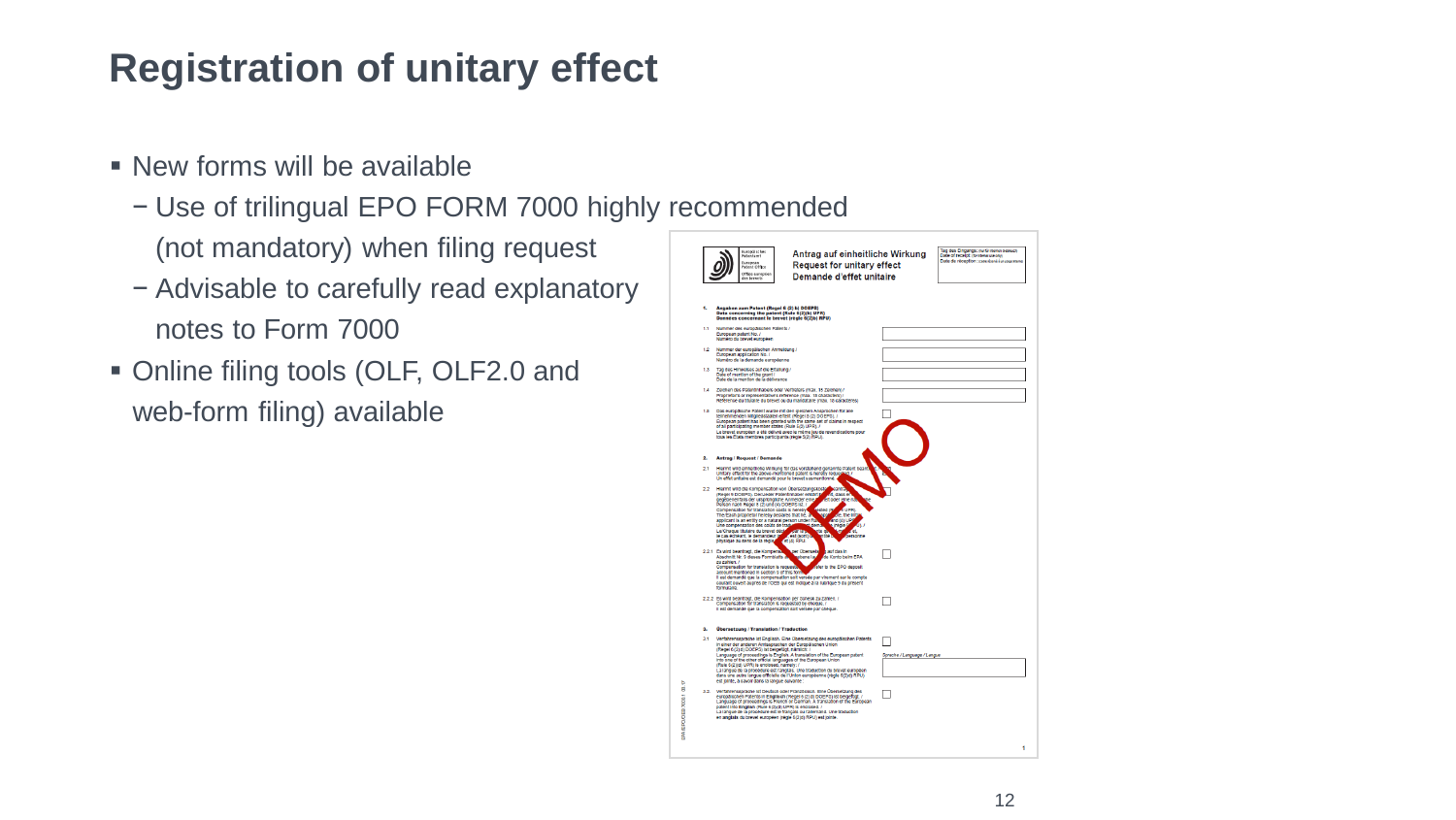### **Examination of request for unitary effect**

|                             | All requirements met                                                  | Unitary effect registered;<br>date of registration<br>communicated to requester                          |                                                                                                          |  |
|-----------------------------|-----------------------------------------------------------------------|----------------------------------------------------------------------------------------------------------|----------------------------------------------------------------------------------------------------------|--|
| <b>Request</b><br>by patent | <b>Substantive</b><br>requirements<br>not met                         | <b>Request rejected</b>                                                                                  |                                                                                                          |  |
| holder                      | Request not filed within<br>one month                                 | Request rejected;<br>Possibility for re-establishment<br>of rights                                       | <b>Einheitliches</b><br>Patentgericht<br><b>Unified Patent Court</b><br>Juridiction unifiée<br>du brevet |  |
|                             | Request filed in due time<br>but other formal<br>requirements not met | Invitation to correct deficiencies<br>within one month. If not<br>corrected in time: Request<br>rejected |                                                                                                          |  |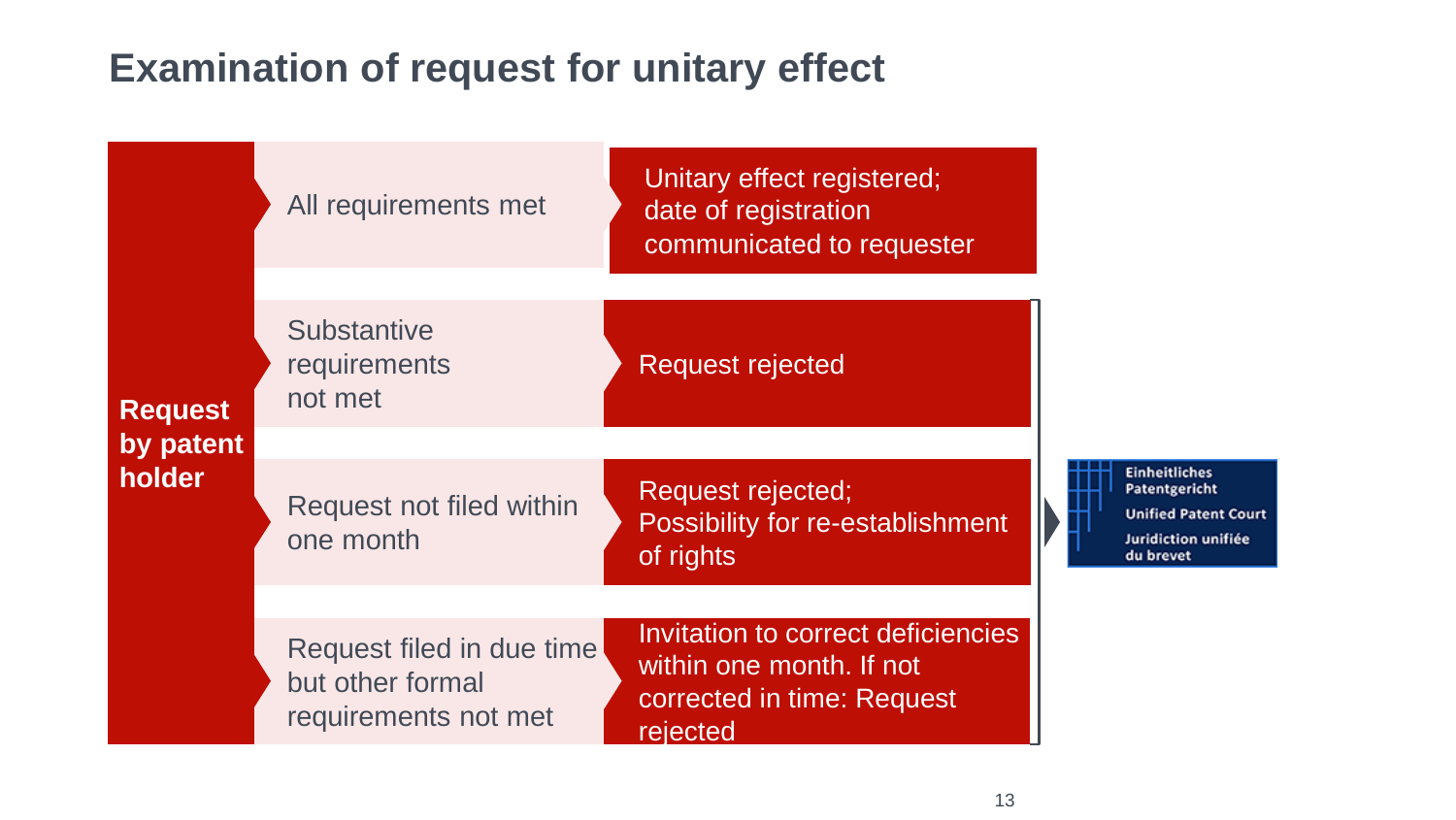### **Transitional measures before the start of the Unitary Patent (1/2)**

- **EPO** provides two **transitional measures** to support users in an early uptake of the Unitary Patent
	- − Early request for unitary effect (OJ EPO 2022, A6)
		- − The EPO will allow applicants to file requests for unitary effect already before the start of the Unitary Patent system, so that unitary effect can be registered immediately at the start of the system.
	- − Request for a delay in issuing the decision to grant (OJ EPO 2022, A4/A5)
		- − The EPO will provide the possibility to request a delay in issuing the decision to grant a European patent, so that users do not miss the opportunity to obtain a Unitary Patent.
- The two measures are interrelated but separate from each other from a procedural perspective.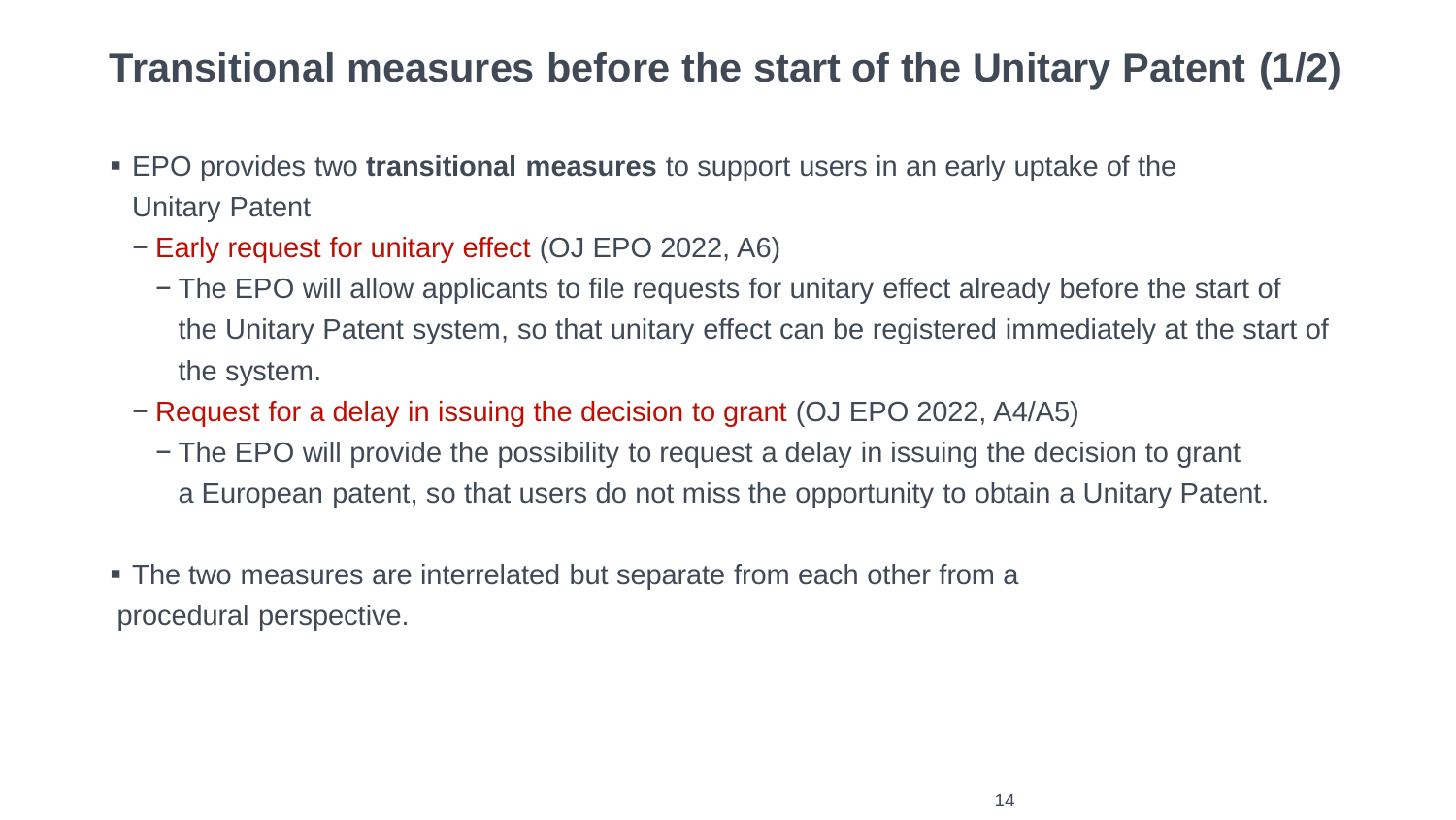### **Transitional measures before the start of the Unitary Patent (2/2)**

▪ They will apply only for a **transitional period of 3-4 months** ("sunrise period") after the deposit of the UPC Agreement ratification instrument by DE. They will stop as of the entry into force of the UPC/UPP.

<https://www.epo.org/law-practice/unitary/unitary-patent/transitional-arrangements-for-early-uptake.html>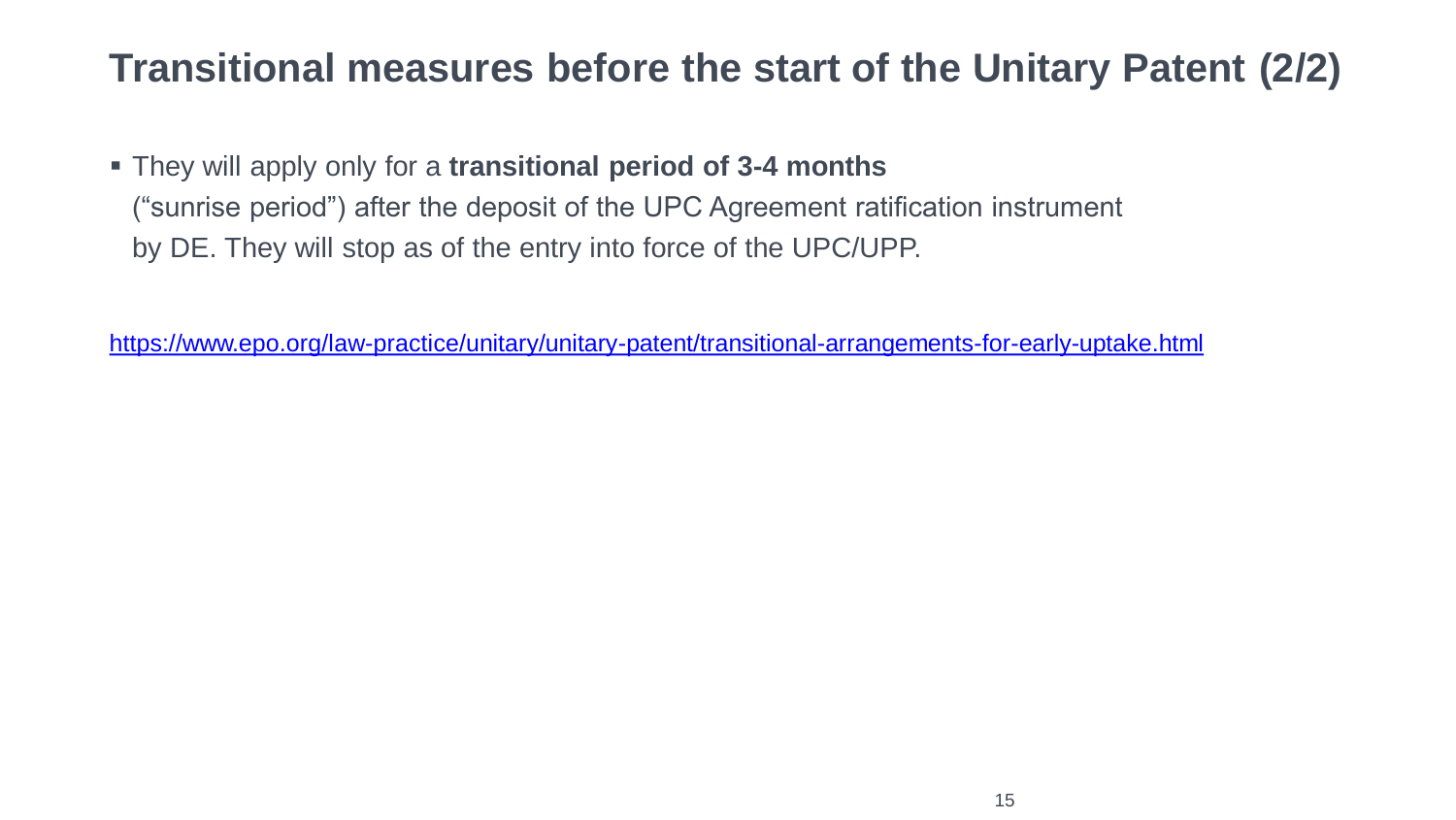### **Unitary Patent: Territorial scope**

Unitary effect is possible for all Member States participating in enhanced cooperation and for which the UPCA has entered into force at the date of registration of unitary effect

*Expected 17 States: AT, BE, BG, DE, DK, EE, FI, FR, IT, LT, LV, LU, MT, NL, PT, SE, SI (UPCA not ratified: CY, CZ, GR, HU, IE, RO, SK)*

- **Different generations of Unitary Patents with a** different territorial coverage in the first years
- No extension of the territorial coverage to other participating Member States which ratify the UPCA after the registration of unitary effect
- **EXECUTE:** Territorial coverage will be indicated in the Register for unitary patent protection



At least 17 states at the launch of the new system

25 states participating in enhanced cooperation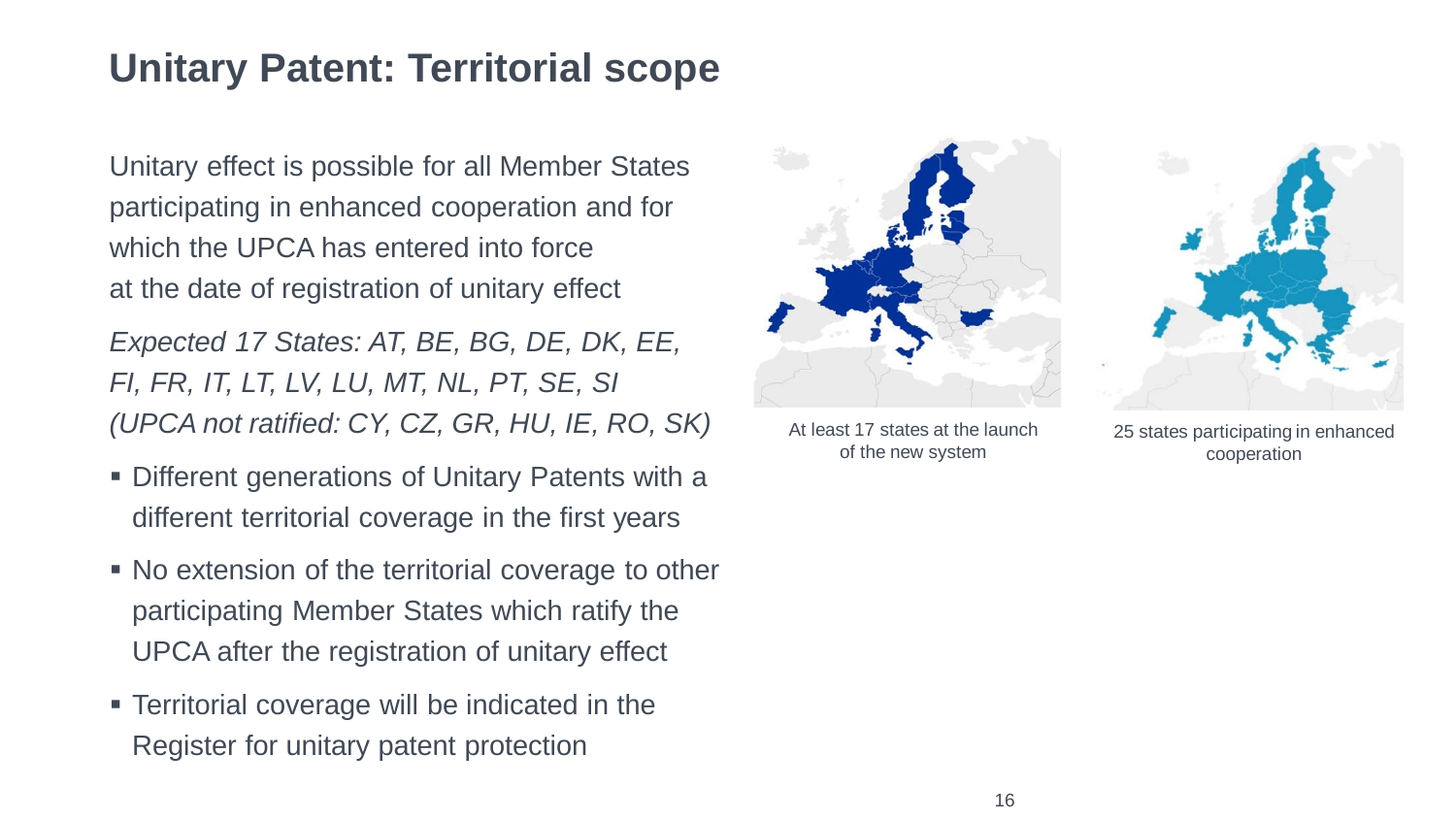#### **Unitary Patent Guide**

- **Provides companies, inventors and their** representatives with an outline of the procedure involved in obtaining a Unitary Patent
- **Deals also with the accessory procedures relating to** Unitary Patents (e.g. compensation scheme for translation costs, registering a statement on licences of right) and gives overview of the rules on how to pay renewal fees for Unitary Patents
- [Available at: www.epo.org/law-practice/unitary/unitary](http://www.epo.org/law-practice/unitary/unitary-patent/unitary-patent-guide.html)patent/unitary-patent-guide.html

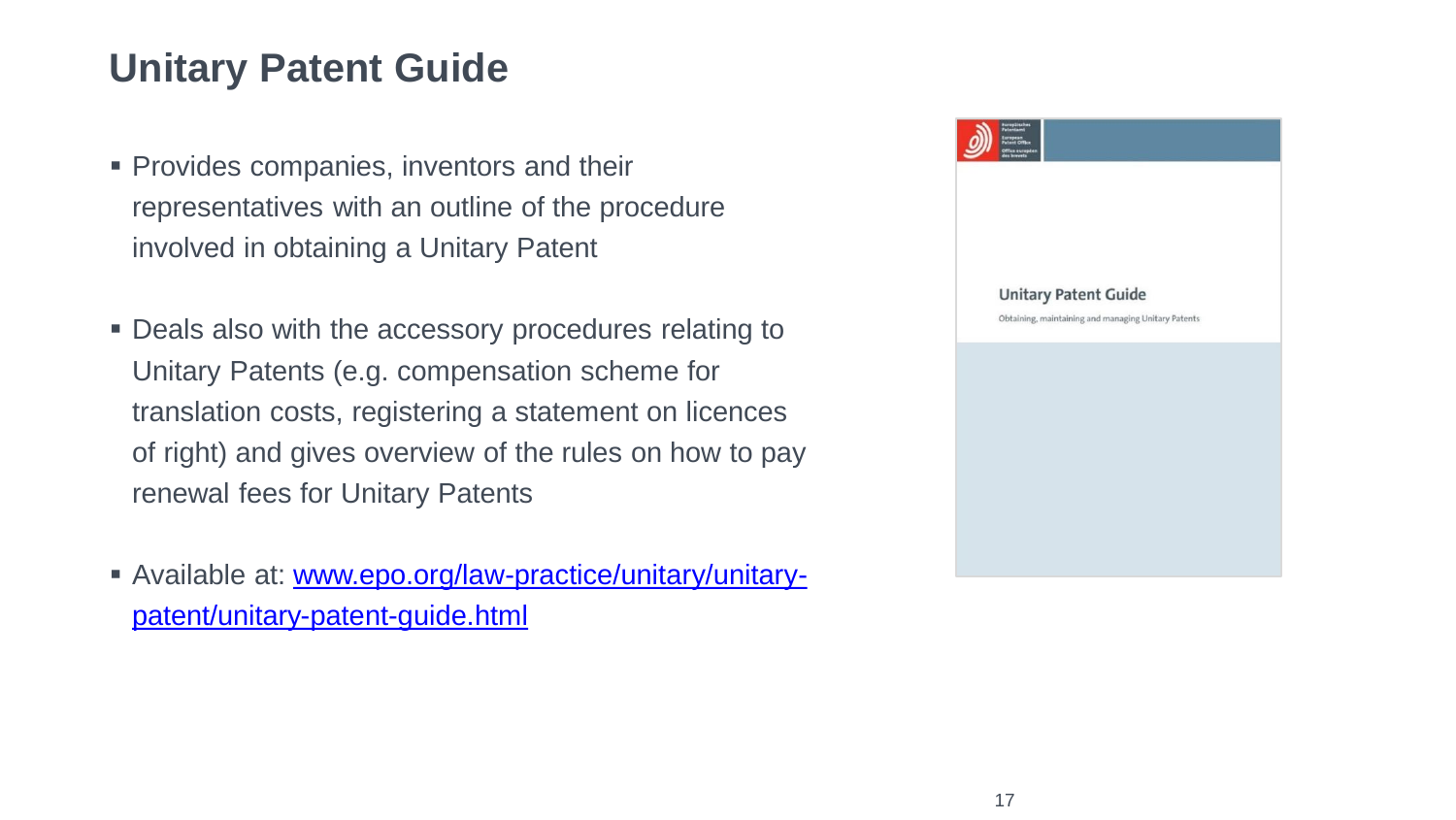# **The Unified Patent Court (UPC) in a nutshell**





Newly created international court with jurisdiction for infringement and revocation actions relating to both Unitary Patents and classical European patents



The UPC will employ specialised patent judges and will apply its own procedural law



Decisions will be issued by internationally composed panels comprising both legally and technical qualified judges



Designed to work in a highly efficient way with tight deadlines and judgments at first instance to be delivered one year after the start of the action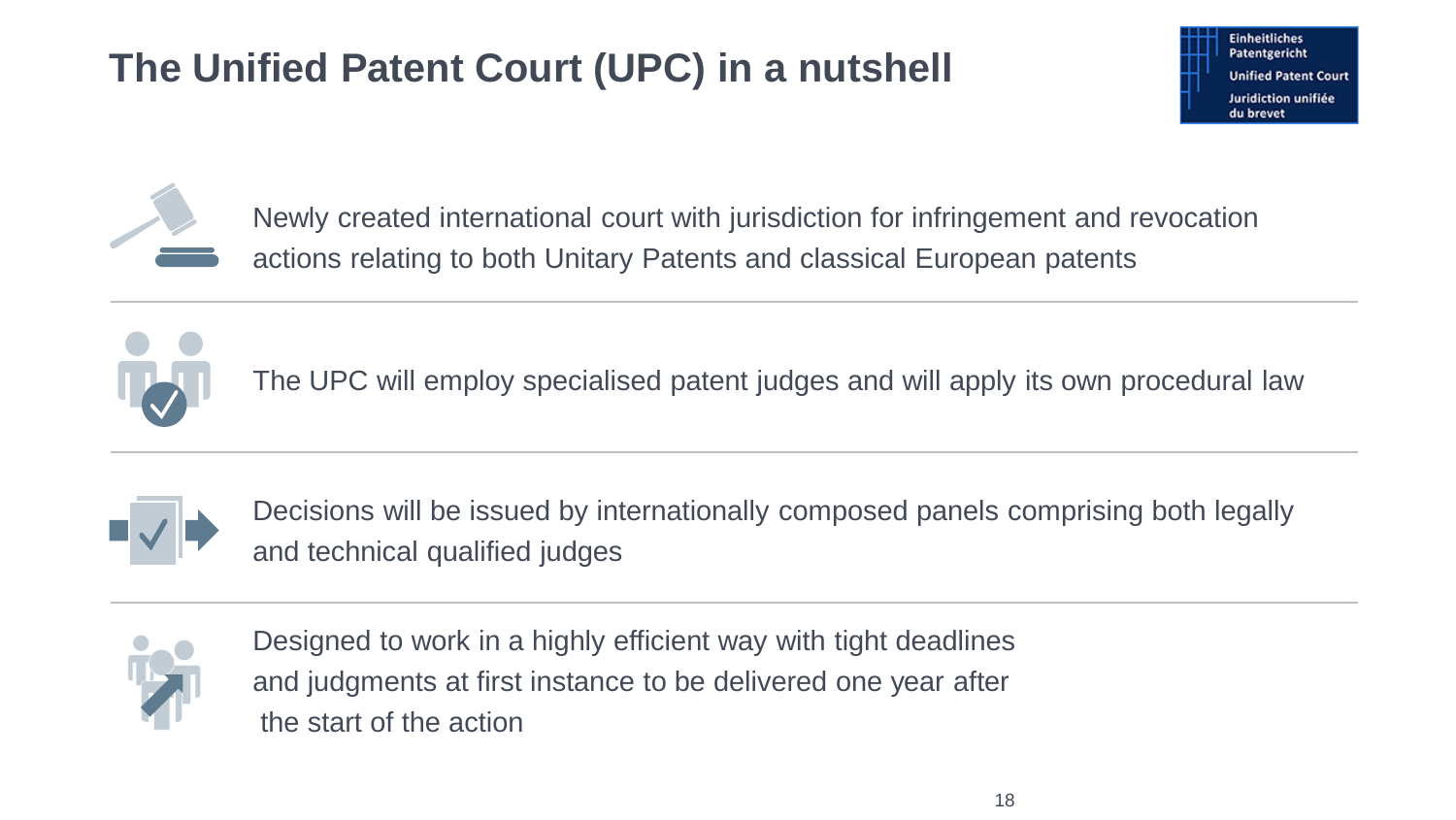#### **Structure of the UPC**



<sup>1</sup>Local divisions: AT, BE, DE (4 divisions Dusseldorf, Mannheim, Munich, Hamburg), DK, FI, FR, IT, NL, PT, Sl

<sup>2</sup> Regional division in Stockholm created by Estonia, Latvia, Lithuania and Sweden

<sup>3</sup> Seat in Paris with a section in Munich. The UPC Agreement Contracting States will discuss and decide in due course

whether and, if so, where to reassign the former London section of the Central Division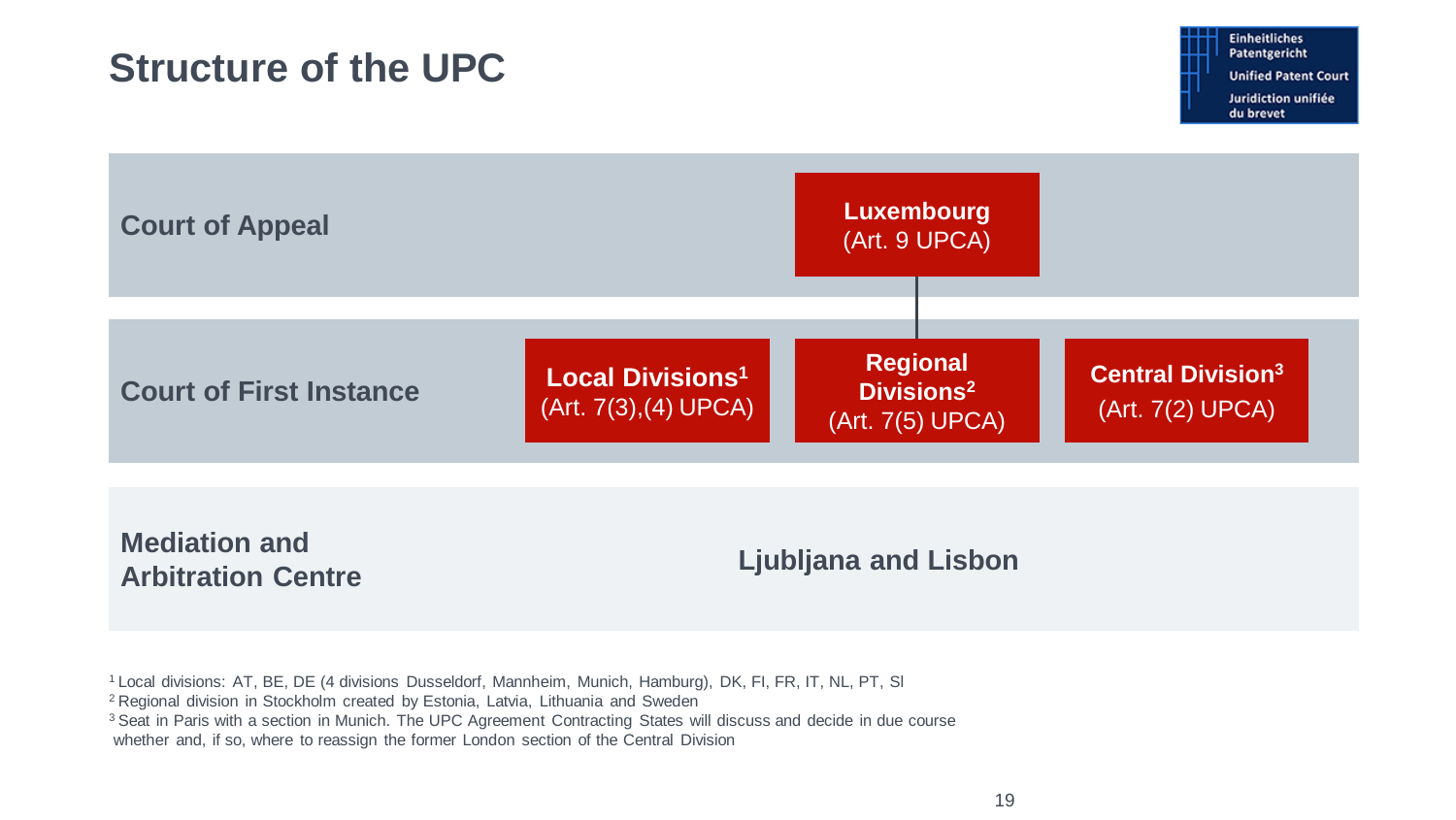# **Jurisdiction of the UPC as regards the subject-matter (Art. 32 UPC Agreement) (1/2)**

**Einheitliches** Patentgericht **Unified Patent Court Juridiction unifiée** du brevet

Exclusive jurisdiction *inter alia* in respect of actions for

- **Example 1** Actual or threatened infringement of classic European and unitary patents and Supplementary Protection Certificates (SPCs) and related defences, including counterclaims concerning licences,
- **Declarations of non-infringement of classic European and unitary patents,**
- **EXECTE PREVOCATION** of classic European and unitary patents
	- − by direct attack
	- − by counter-claim
- Declaration of invalidity of SPCs
- Injunctions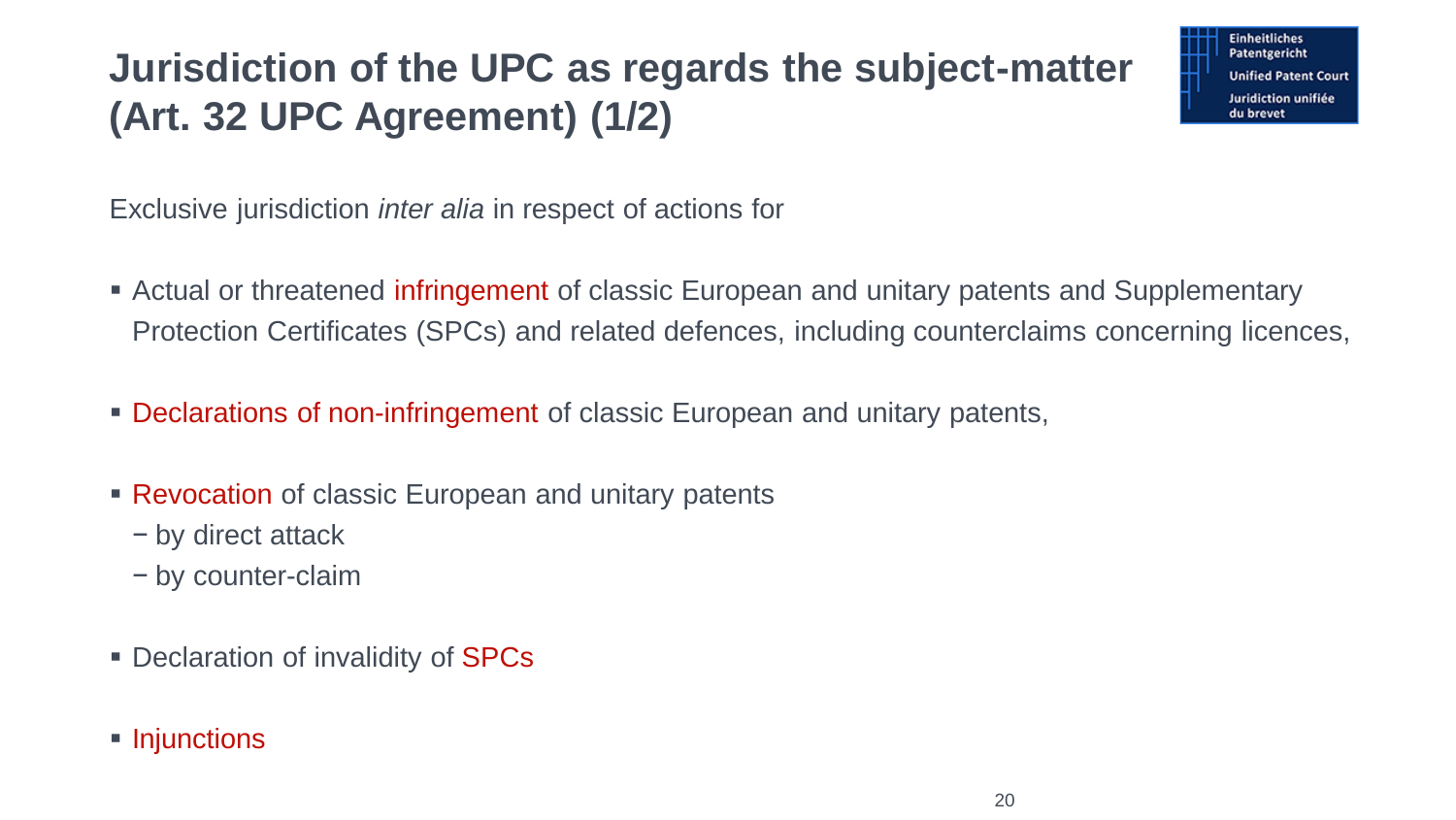# **Jurisdiction of the UPC as regards the subject-matter (Art. 32 UPC Agreement) (2/2)**

**Einheitliches** Patentgericht **Unified Patent Court** Juridiction unifiée du brevet

Exclusive jurisdiction *inter alia* in respect of actions

- for provisional and protective measures
- **for damages or compensation**
- relating to prior use
- **Example 1** related to the decisions of the EPO in carrying out the additional tasks concerning the Unitary Patent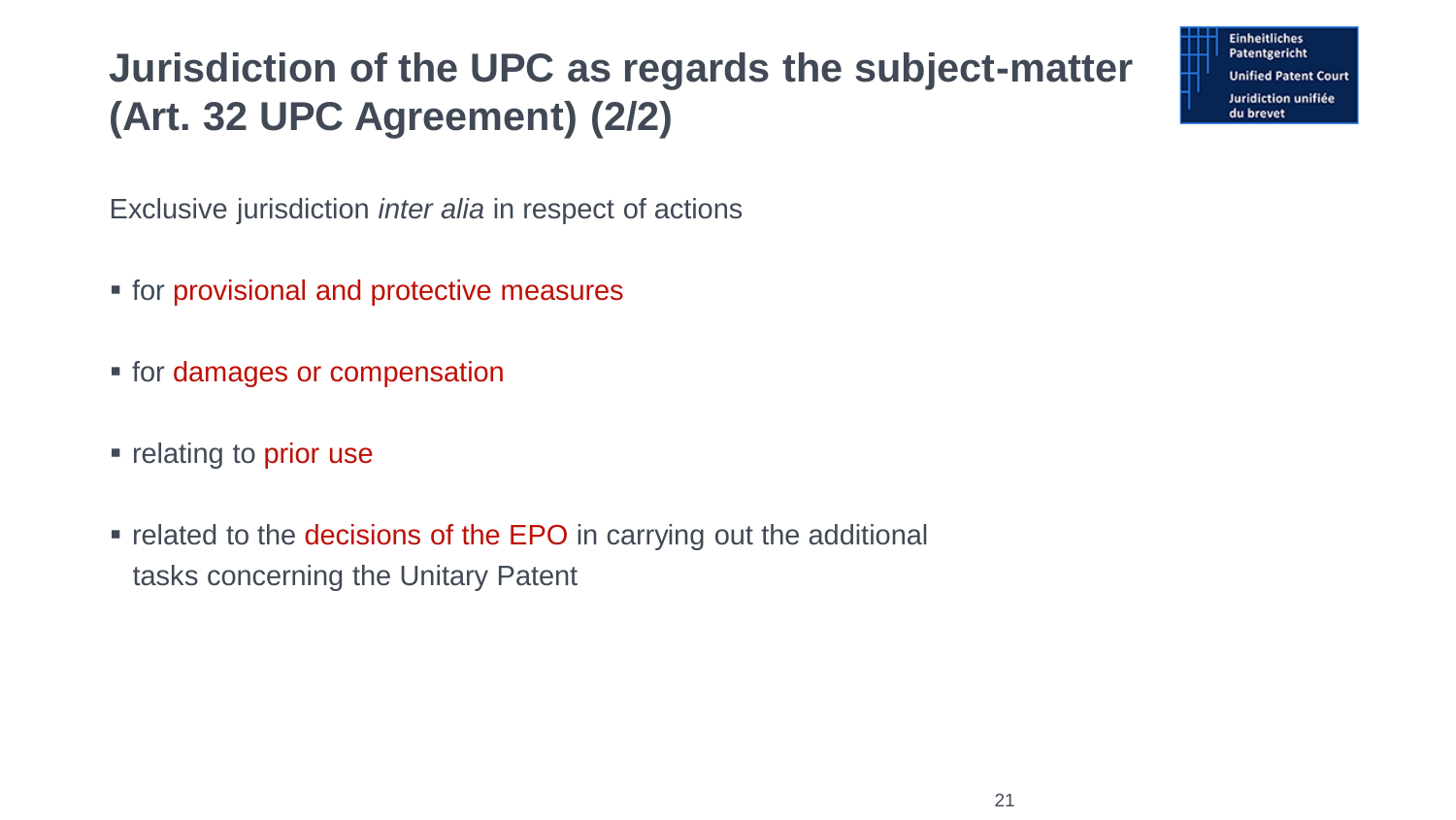# **Jurisdiction of national courts (Art. 32(2) and Art. 83 UPC Agreement)**

#### National courts

- All actions relating to classical European patents and unitary patents which do not come within the exclusive jurisdiction of the UPC, *such as*
	- − actions related to the right to a patent, or
	- − actions related to the transfer of a patent right
- **Parallel jurisdiction with UPC during transitional period with regard to European patent** applications, classical European patents and SPCs, but not Unitary Patents
- Opt-out possibility with regard to European patent applications, classical European patents and SPCs, but not Unitary Patents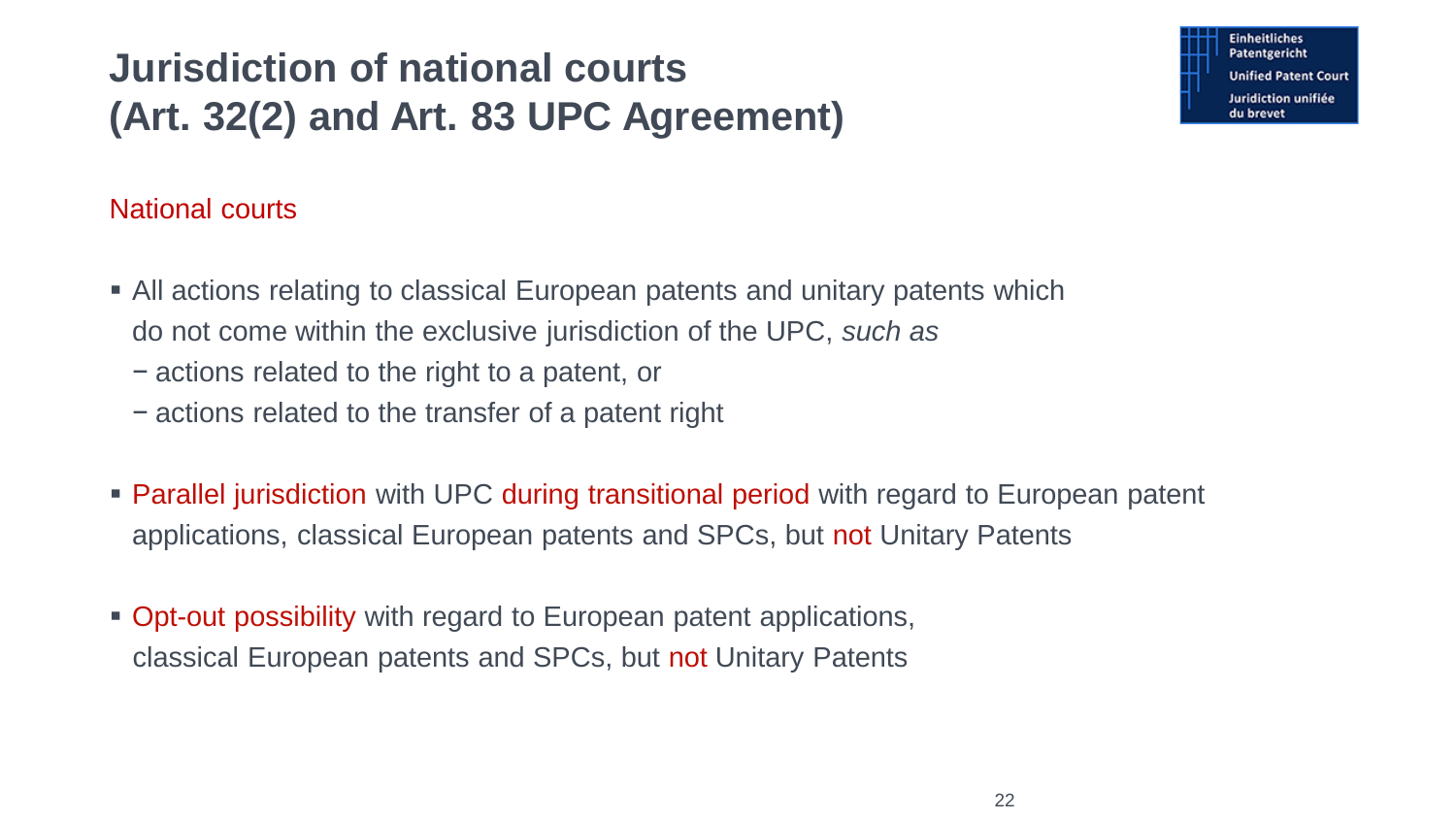#### **When will the new system start?**

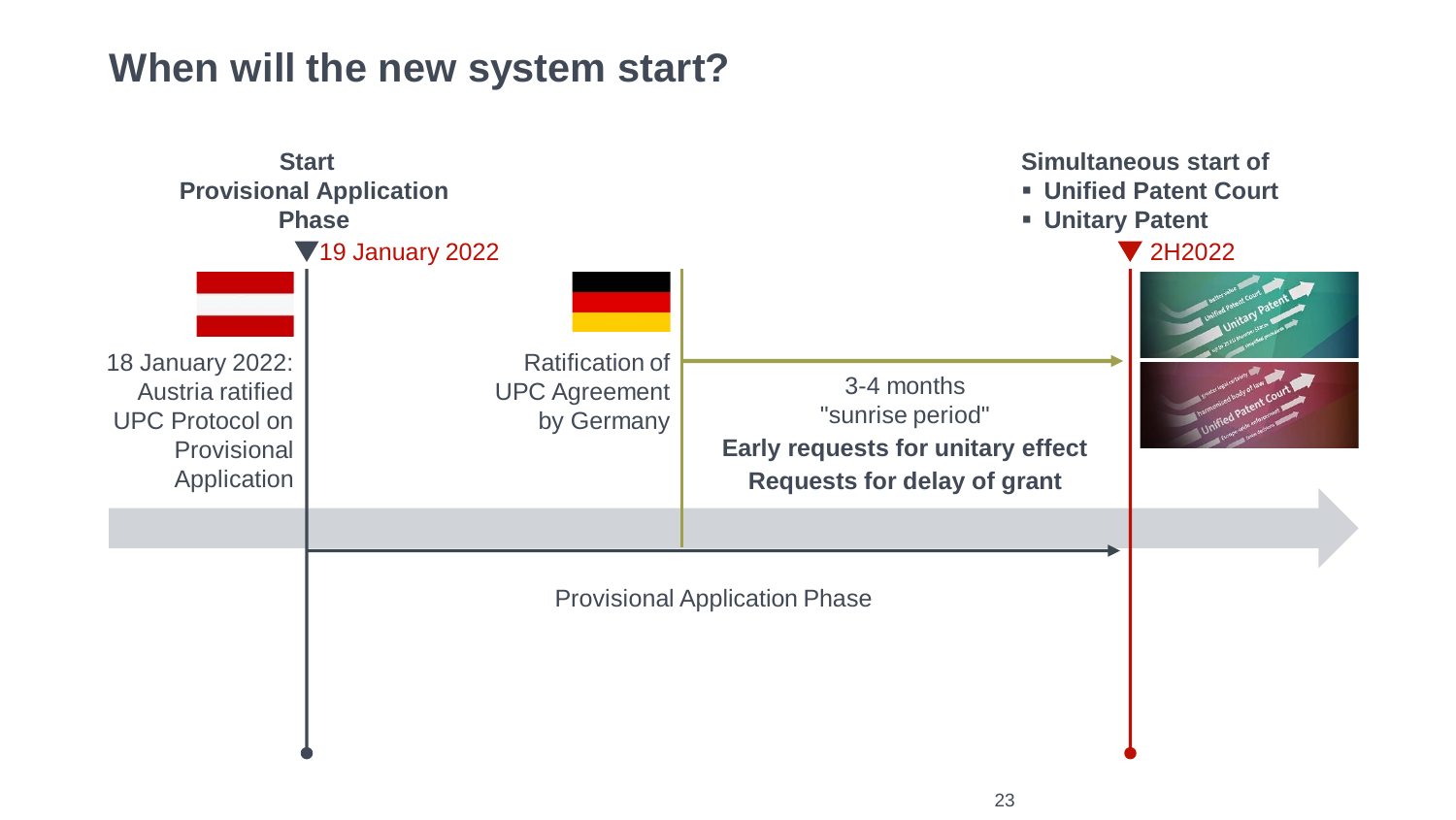#### **Need more information?**



#### **Visit us**

www.epo.org/unitary



#### **Contact us**

international\_legal\_affairs@epo.org